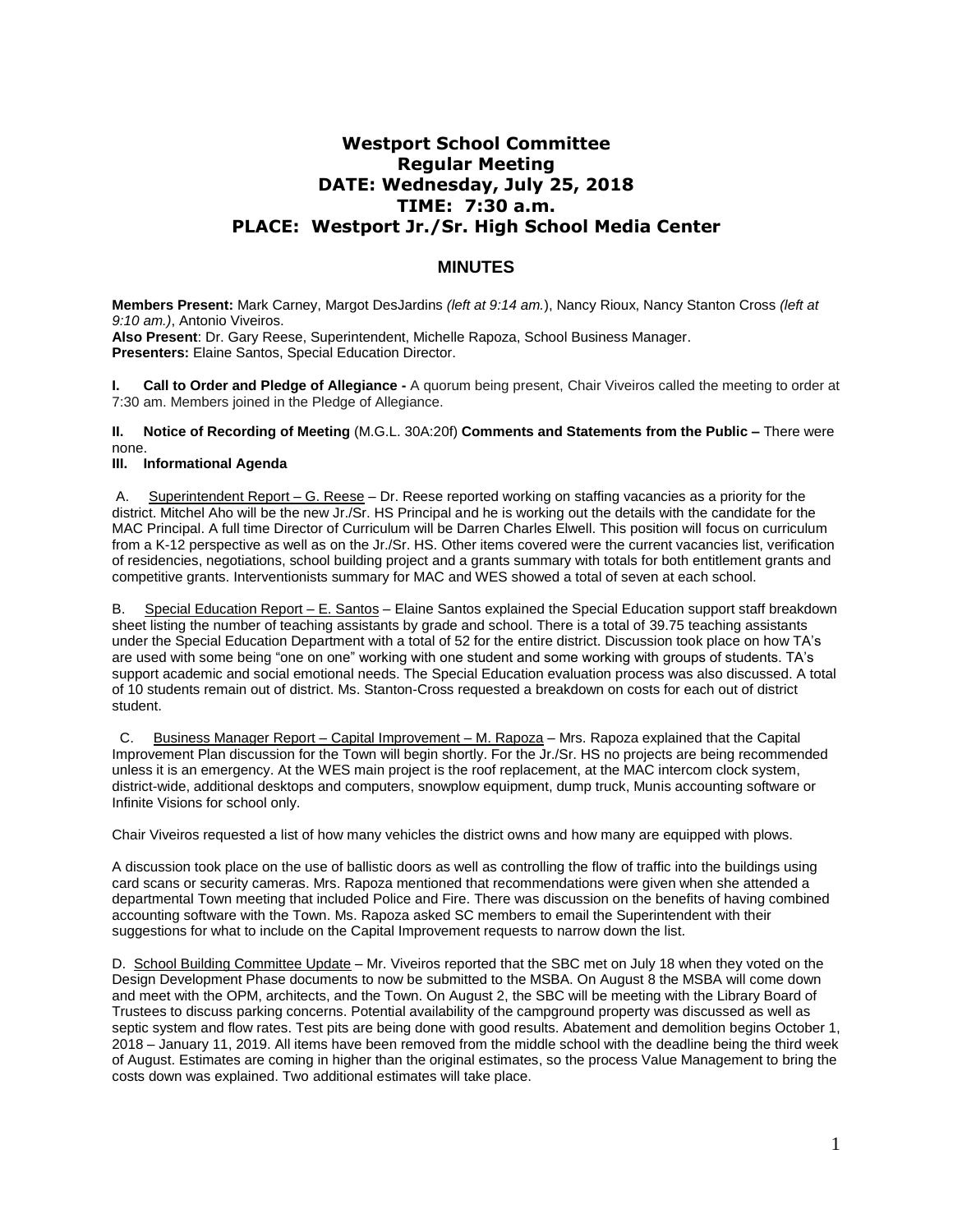- E. Policies First Read Red Lined
- 1. AC Nondiscrimination
- 2. JB Equal Educational Opportunities
- 3. JFB School Choice

Dr. Reese mentioned new language was added to each of the policies. SC members reviewed the policies as a First Read, there were no additional comments. Policies are on the website and hard copies are available with Karen Augusto.

# **IV. Action Agenda**

A. Review and Act on Extended Day Salaries - Dr. Reese would like to change the timing of when employees will be eligible for a pay rate increase. Instead of anniversary dates change the rate to begin on July 1. Mrs. Rapoza explained this will be easier for tracking purposes. Mrs. Rapoza informed everyone the Extended Day Program has been established for 3 years and suggests it is time to review the staffing and policies of the program.

 A motion was made to make the salary for Extended Day regular staff \$12.50 and \$15.00 for the Extended Day permanent lead teacher.

| Motion by DesJardins, seconded by Viveiros |  | 4/0/1 | (Rioux abstained) |
|--------------------------------------------|--|-------|-------------------|
|                                            |  |       |                   |

 B. Review and Act on MOA between WFT and the School Committee – Dr. Reese is requesting to change one clause concerning the timeframe on how to calculate the \$25,000 funds for Professional Development with the time frame July 1 - June 30. The change would be to add 1 sentence that states "*July 1- June 30 will be the time period for purposes of calculating the annual availability of the \$25,000 earmark as well as the \$2,000 per employee cap."*

 A motion was made to approve the recommendation of the Superintendent concerning the MOA between the WFT and the School Committee.

Motion by Rioux, seconded by Carney 4/0/1 (Viveiros abstained)

C. Review and Act on Participation in the MASC "Policy21" Program - Dr. Reese requested that since the SC has updated the policies and now has a handbook, the policies should be on the MASC website, online and searchable using the MASC Policy 21 Program. Initial one-time cost is \$3,500 with an annual fee of \$950. Discussion took place on the request. Members voiced concern about the policies being on the district website in a PDF document that is not searchable.

A motion was made to approve having MASC host the policies on their website.

Motion by Carney, seconded by Stanton-Cross, all were in favor, motion passed 5/0/0 *(Ms. Stanton-Cross left here at 9:10 am.)*

D. Review and Act on Westport Camp Ground Property - Chair Viveiros explained that the campground's owner will be retiring soon and would like to have the district obtain the property. The campgrounds are located adjacent to the middle school and would be a tremendous asset, however the timing is off to make any changes to the existing school building project.

#### *(Ms. DesJardins left here at 9:14 am.)*

Chair Viveiros said there is a committee of 7 people being formed for the campground and one SC member will be needed to participate. Any SC member that would like to serve on this committee should inform the Chair.

| Е. | Review and Act on Minutes of Tuesday, July 10, 2018 -               |       |
|----|---------------------------------------------------------------------|-------|
|    | A motion was made to approve the Minutes of Tuesday, July 10, 2018. |       |
|    | Motion by Rioux, seconded by Carney                                 | 3/0/0 |
|    |                                                                     |       |

**V. Routine Matters -** Correspondence and Notices – There were none.

**VI. Comments and Statements from the Public –** There were none.

**VII. Adjourn** - A motion was made to adjourn. With members being present and voting individually and unanimously, the motion passes.

Motion by Rioux, seconded by Carney 3/0/0

Roll call vote:

Carney Yes **Rioux Yes Rioux Yes** Viveiros Yes